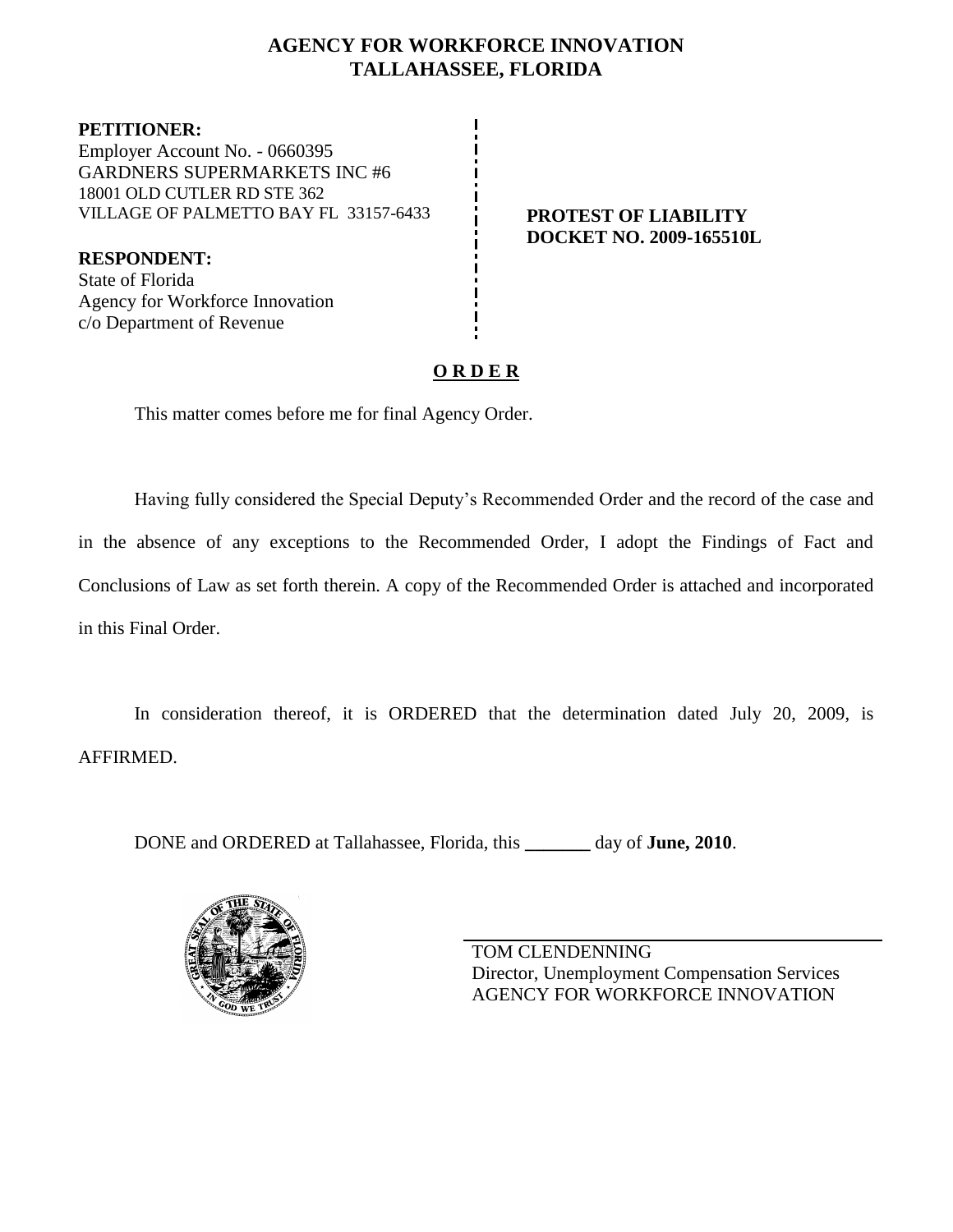#### **AGENCY FOR WORKFORCE INNOVATION Unemployment Compensation Appeals**

MSC 345 CALDWELL BUILDING 107 EAST MADISON STREET TALLAHASSEE FL 32399-4143

#### **PETITIONER:**

Employer Account No. - 0660395 GARDNERS SUPERMARKETS INC #6 18001 OLD CUTLER RD STE 362 VILLAGE OF PALMETTO BAY FL 33157-6433

> **PROTEST OF LIABILITY DOCKET NO. 2009-165510L**

**RESPONDENT:** State of Florida Agency for Workforce Innovation c/o Department of Revenue

## **RECOMMENDED ORDER OF SPECIAL DEPUTY**

TO: Director, Unemployment Compensation Services Agency for Workforce Innovation

This matter comes before the undersigned Special Deputy pursuant to the Petitioner's protest of the Respondent's determination dated July 20, 2009.

After due notice to the parties, a telephone hearing was held on March 9, 2010. The Petitioner, represented by its president/general counsel, appeared and testified. The Petitioner's Human Resource Manager testified as a witness. The Respondent, represented by a Department of Revenue Tax Specialist II, appeared and testified. The Joined Party appeared and testified.

The record of the case, including the recording of the hearing and any exhibits submitted in evidence, is herewith transmitted. Proposed Findings of Fact and Conclusions of Law were not received.

**Issue:** Whether services performed for the Petitioner by the Joined Party and other individuals working as mechanics/laborers constitute insured employment pursuant to Sections 443.036(19), 443.036(21); 443.1216, Florida Statutes, and if so, the effective date of the liability.

#### **Findings of Fact:**

- 1. Farm Stores Corporation is a corporation which currently operates thirty-eight small drive-through stores which primarily sell dairy products. In approximately November 2006 Farm Stores Corporation purchased a chain of gourmet or fine food supermarkets by the name of Gardner's Supermarkets. Each supermarket was incorporated separately. Farm Stores Corporation continues to operate the supermarkets as separate corporations. Farm Stores Corporation currently operates five Gardner's Supermarkets.
- 2. The Joined Party, Domingo Castillo, heard that Farm Stores was looking for maintenance help and applied for work in approximately 1999. The Joined Party was interviewed and hired by the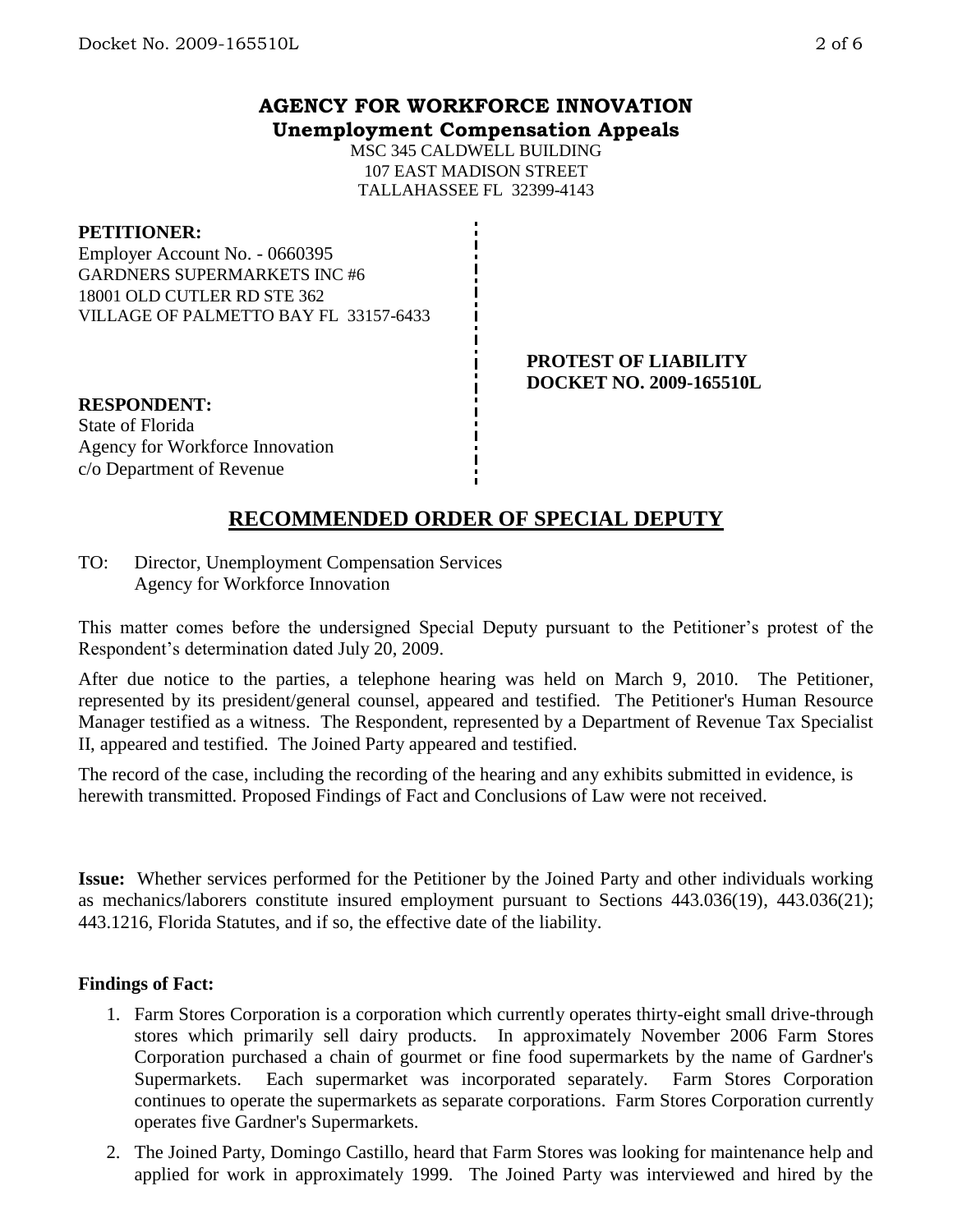owners. There was no discussion concerning whether the Joined Party was hired to be an employee or whether he was hired as a self employed contractor. At the time Farm Stores Corporation operated approximately seventy stores and the Joined Party's duties were to do whatever Farm Stores Corporation needed the Joined Party to do at any of the store locations. The person who was in charge of store maintenance told the Joined Party what to do and how to do the work. One of the Joined Party's primary responsibilities was to repair refrigeration equipment. The Joined Party was not licensed to operate a business to perform refrigeration repair work.

- 3. The Joined Party's work schedule was Monday through Friday. The Joined Party also worked on Saturday if he was called in due to an emergency repair. The Joined Party reported to the corporate office and was then sent to the individual stores. The Joined Party was instructed as to what needed to be done and how to do it by the maintenance supervisor. The Joined Party worked eight to ten hours per day and from forty to sixty hours during a typical work week.
- 4. Farm Stores Corporation paid the Joined Party by the hour at an hourly rate of pay determined by Farm Stores. Farm Stores never formally put the Joined Party on the payroll and did not withhold taxes from the Joined Party's pay. Farm Stores did not provide any fringe benefits such as paid holidays, paid vacations, paid sick time, bonuses, health insurance, or retirement benefits. Farm Stores reported the Joined Party's earnings on Form 1099-MISC as nonemployee compensation.
- 5. The Joined Party used his own car while working. Farm Stores provided the Joined Party with a sign, bearing the name and logo of Farm Stores, which the Joined Party was required to have on his car while working. Farm Stores reimbursed the Joined Party for his mileage while driving from store to store. The mileage reimbursement rate was determined by Farm Stores.
- 6. The Joined Party used his own hand tools; however, Farm Stores provided any equipment that was needed to perform the work. The Joined Party was reimbursed by Farm Stores if he had to purchase any materials or supplies. Farm Stores provided the Joined Party with a helper. The Joined Party was responsible for supervising the work performed by the helper. The Joined Party never hired and paid others to perform the work for him.
- 7. It was the belief of the Joined Party that he was an employee of Farm Stores Corporation and he never performed work for others. The Joined Party did everything that he was told to do by Farm Stores Corporation and he never refused any work assignment. If the Joined Party needed to take time off from work he always asked for permission. If the Joined Party was absent from work, such as due to illness, he always called in and reported his absence.
- 8. The maintenance supervisor retired and was not replaced by Farm Stores. After the supervisor's retirement the Joined Party received his work assignments directly from the store managers of Farm Stores and Gardner's Supermarkets. Each store manager would complete paperwork showing what time the Joined Party arrived at the store and what time he left the store. Both the store manager and the Joined Party signed the paperwork. The paperwork was submitted to the corporate office by the store manager. Because the Joined Party was performing services for six separate corporations, Farm Stores Corporation and five separate Gardner's Supermarket corporations including Gardner's Supermarkets Inc #1 and Gardner's Supermarkets Inc #6, the Joined Party was paid from six separate accounts. At the end of each year the Joined Party received a Form 1099-MISC from each corporation from which he received earnings during the year.
- 9. Either party had the right to terminate the relationship without incurring liability. March 9, 2009, Farm Stores Corporation changed the manner in which the maintenance work was performed for Farm Stores and Gardner's Supermarkets. Farm Stores made the decision to use employees to perform the maintenance work rather than workers who were not on the formal payroll. As a result the Joined Party was informed that there was no more work available and that he was to go home.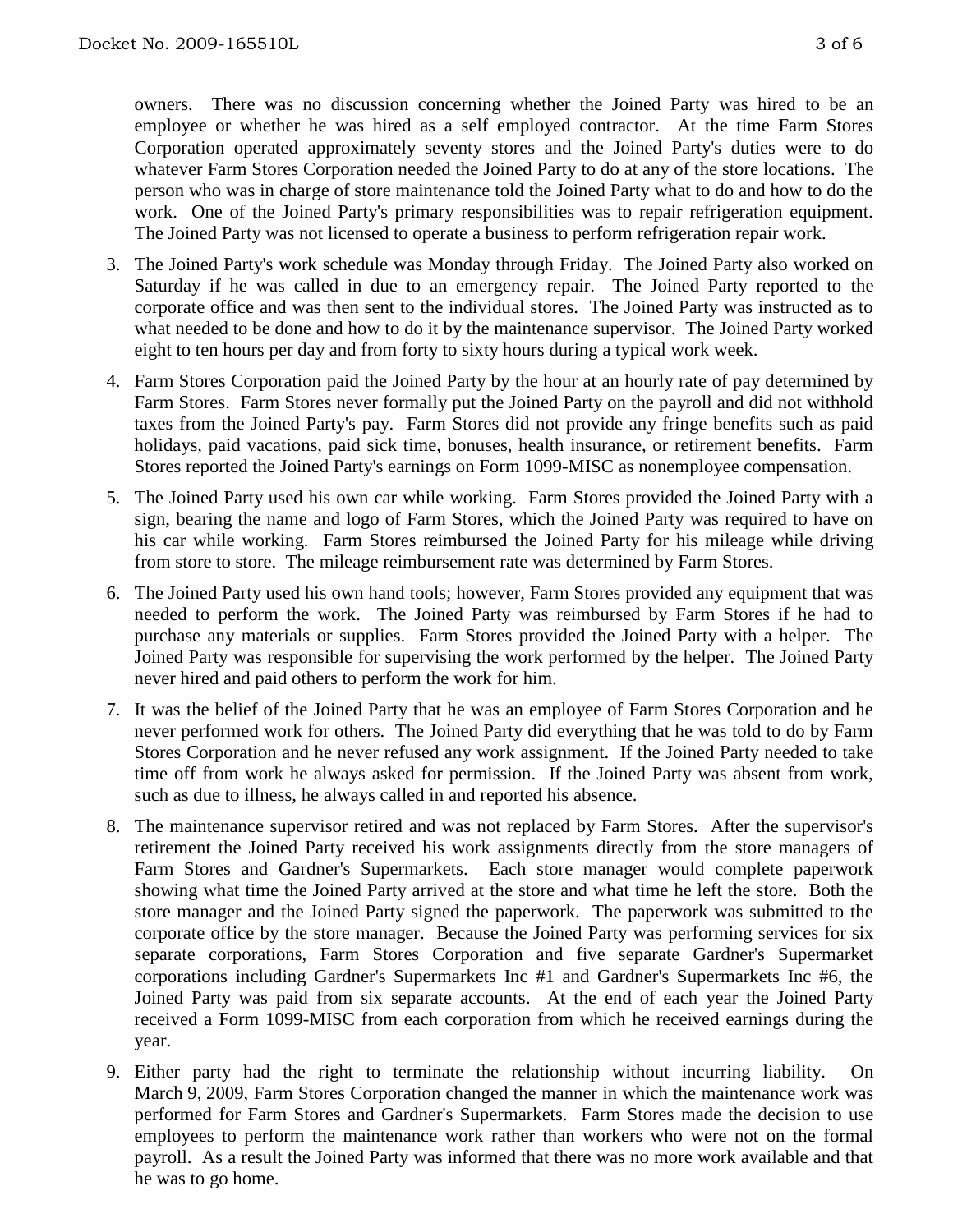- 10. The Joined Party filed a claim for unemployment compensation benefits effective March 29, 2009. His filing on that date established a base period from October 1, 2007, through September 30, 2008. The Joined Party was notified that he did not have any wage credits from Farm Stores Corporation or from Gardner's Supermarkets during the base period of the claim. The Joined Party filed a *Request for Reconsideration of Monetary Determination* and an investigation was assigned to the Department of Revenue to determine if the Joined Party was entitled to wage credits.
- 11. The Department of Revenue issued three separate determinations. On July 20, 2009, the Department of Revenue determined that the Joined Party and other individuals performing services as mechanics/laborers were employees of Gardner's Supermarket Inc #6 effective January 1, 2008. On July 27, 2009, the Department of Revenue determined that the Joined Party was an employee of Farm Stores Corporation effective January 1, 2008. On July 27, 2009, the Department of Revenue determined that the Joined Party was an employee of Gardner's Supermarkets Inc #1 effective January 1, 2008. Farm Stores Corporation appealed all three determinations by mail postmarked August 7, 2009.

#### **Conclusions of Law:**

- 12. The issue in this case, whether services performed for the Petitioner constitute employment subject to the Florida Unemployment Compensation Law, is governed by Chapter 443, Florida Statutes. Section 443.1216(1)(a)2., Florida Statutes, provides that employment subject to the chapter includes service performed by individuals under the usual common law rules applicable in determining an employer-employee relationship.
- 13. The Supreme Court of the United States held that the term "usual common law rules" is to be used in a generic sense to mean the "standards developed by the courts through the years of adjudication." United States v. W.M. Webb, Inc., 397 U.S. 179 (1970).
- 14. The Supreme Court of Florida adopted and approved the tests in 1 Restatement of Law, Agency 2d Section 220 (1958), for use to determine if an employment relationship exists. See Cantor v. Cochran, 184 So.2d 173 (Fla. 1966); Miami Herald Publishing Co. v. Kendall, 88 So.2d 276 (Fla. 1956); Magarian v. Southern Fruit Distributors, 1 So.2d 858 (Fla. 1941); see also Kane Furniture Corp. v. R. Miranda, 506 So.2d 1061 (Fla. 2d DCA 1987).
- 15. Restatement of Law is a publication, prepared under the auspices of the American Law Institute, which explains the meaning of the law with regard to various court rulings. The Restatement sets forth a nonexclusive list of factors that are to be considered when judging whether a relationship is an employment relationship or an independent contractor relationship.
- 16. 1 Restatement of Law, Agency 2d Section 220 (1958) provides:
	- (1) A servant is a person employed to perform services for another and who, in the performance of the services, is subject to the other's control or right of control.
	- (2) The following matters of fact, among others, are to be considered:
		- (a) the extent of control which, by the agreement, the business may exercise over the details of the work;
		- (b) whether or not the one employed is engaged in a distinct occupation or business;
		- (c) the kind of occupation, with reference to whether, in the locality, the work is usually done under the direction of the employer or by a specialist without supervision;
		- (d) the skill required in the particular occupation;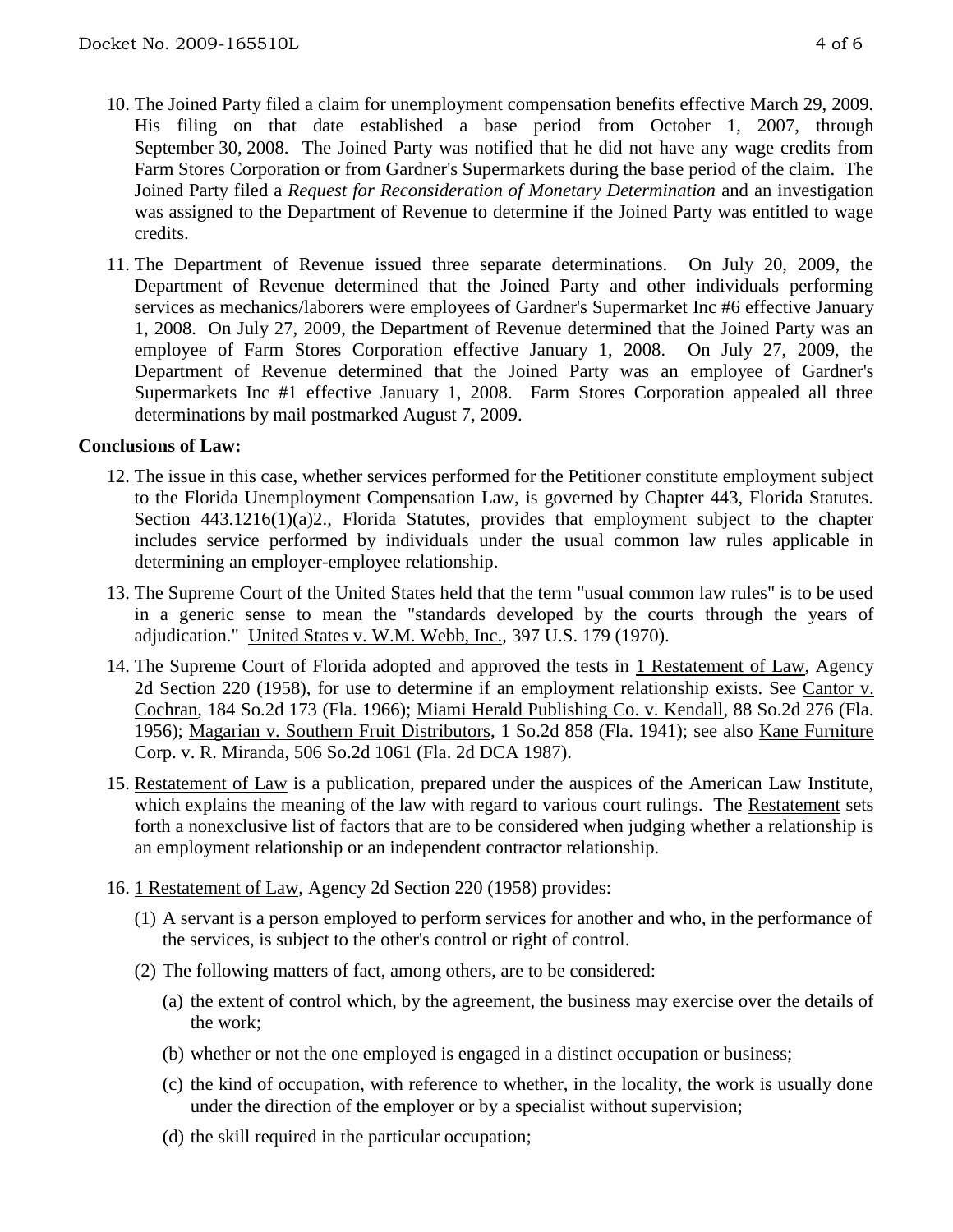- (e) whether the employer or the worker supplies the instrumentalities, tools, and the place of work for the person doing the work;
- (f) the length of time for which the person is employed;
- (g) the method of payment, whether by the time or by the job;
- (h) whether or not the work is a part of the regular business of the employer;
- (i) whether or not the parties believe they are creating the relation of master and servant;
- (j) whether the principal is or is not in business.
- 17. Comments in the Restatement explain that the word "servant" does not exclusively connote manual labor, and the word "employee" has largely replaced "servant" in statutes dealing with various aspects of the working relationship between two parties.
- 18. In Department of Health and Rehabilitative Services v. Department of Labor & Employment Security, 472 So.2d 1284 (Fla.  $1<sup>st</sup>$  DCA 1985) the court confirmed that the factors listed in the Restatement are the proper factors to be considered in determining whether an employer-employee relationship exists. However, in citing La Grande v. B&L Services, Inc., 432 So.2d 1364, 1366 (Fla.  $1<sup>st</sup>$  DCA 1983), the court acknowledged that the question of whether a person is properly classified an employee or an independent contractor often can not be answered by reference to "hard and fast" rules, but rather must be addressed on a case-by-case basis.
- 19. The evidence presented in this case reveals that there was no discussion or agreement between the parties that the Joined Party would perform services for Farm Stores Corporation as an independent contractor. He worked full time and did not perform services for others or offer his services to the general public. It was always the belief of the Joined Party that he was an employee. He worked under the direction of a maintenance supervisor who instructed the Joined Party what to do and how to do it. The Joined Party's only work expense was providing hand tools. Farm Stores Corporation provided any equipment that was required and all materials and supplies. Although the Joined Party provided his own transportation, Farm Stores Corporation reimbursed the Joined Party for work related mileage and required the Joined Party to have a sign on his vehicle bearing the logo and name of Farm Stores.
- 20. Farm Stores Corporation determined the days and hours of work. If the Joined Party wanted to take time off from work, he had to ask for permission. He had to report his absences from work. The Joined Party was paid by the hour at a pay rate determined by Farm Stores. The mileage reimbursement rate was determined by Farm Stores. Farm Stores Corporation controlled the financial aspects of the relationship.
- 21. Farm Stores Corporation chose not to withhold taxes from the Joined Party's pay and chose not to provide employee fringe benefits. The lack of payroll tax withholding and employee fringe benefits, standing alone, does not establish an independent contractor relationship.
- 22. The Joined Party performed services for Farm Stores Corporation and Gardner's Supermarkets for approximately ten years. Either party had the right to terminate the relationship at any time without incurring liability. These facts reveal the existence of an at-will relationship of relative permanence. The Joined Party was terminated by Farm Stores and Gardner's Supermarkets as a result of a corporate decision to change the way maintenance was performed. In Cantor v. Cochran, 184 So.2d 173 (Fla. 1966), the court in quoting 1 Larson, Workmens' Compensation Law, Section 44.35 stated: "The power to fire is the power to control. The absolute right to terminate the relationship without liability is not consistent with the concept of independent contractor, under which the contractor should have the legal right to complete the project contracted for and to treat any attempt to prevent completion as a breach of contract."